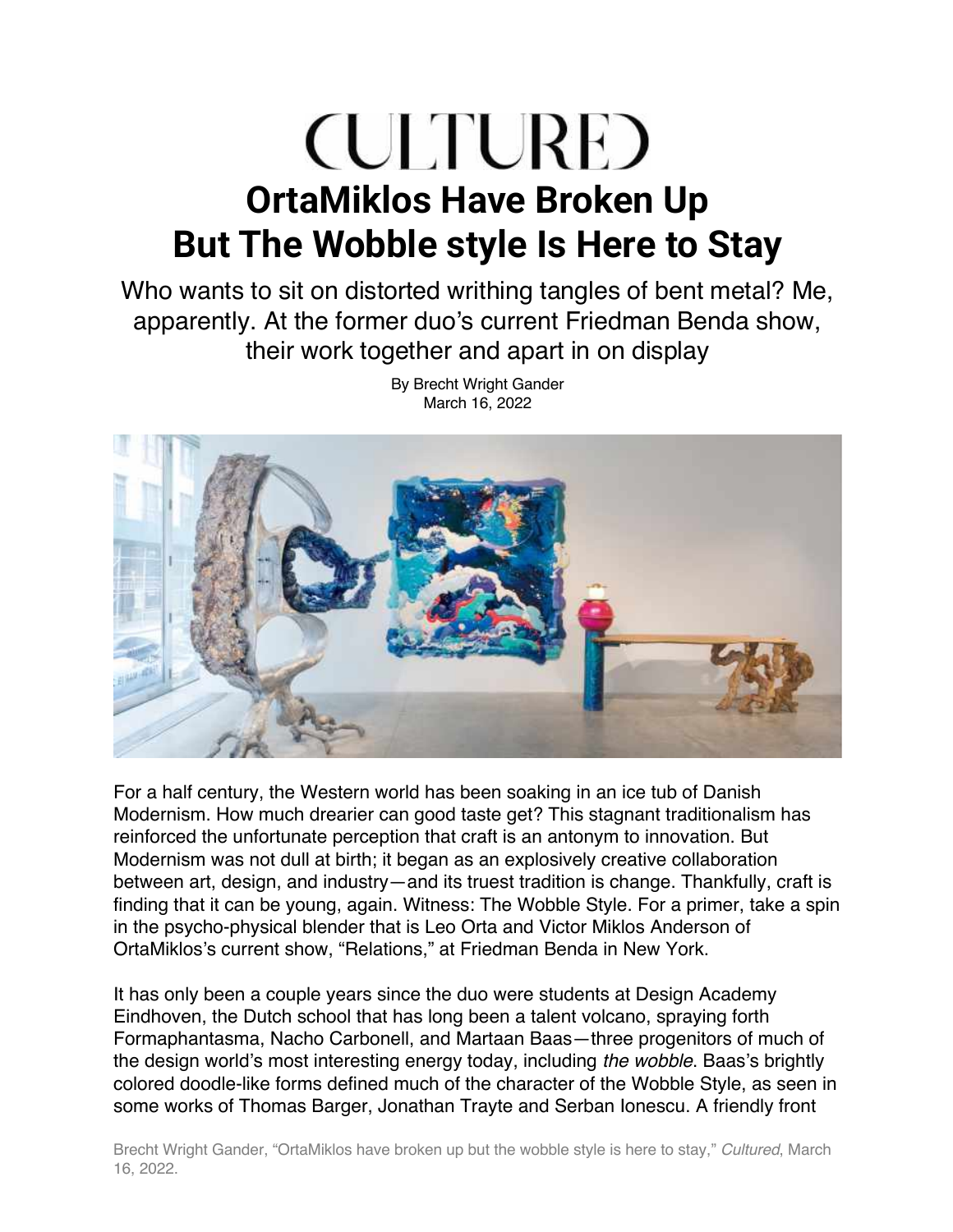has been, for them, a useful ploy for delivering crackling jolts of combinatory pizzazz. In the work of OrtaMiklos, the veil falls away—naked aggression and an electric sizzle makes their objects, ostensibly furniture, feel dangerously exciting to be near.



Installation view of "OrtaMiklos: Relations," featuring *Arbitrary Bouquet* and *Stark Effekt*, both 2021. Photography by Daniel Kukla, courtesy of Friedman Benda and OrtaMiklos.

Consider one of their collaborations: *Stark Effekt* (2021). It is a desk, yes, but calling it one would be like calling *The Garden of Earthly Delights* a wall hanging—you'd learn nothing about what is significant and meaningful in the work. The surface is a fractured set of ombre lacquered panels, while the base includes four columnar legs, as a table might be expected to have, but tilted precipitously as though falling in a jumble. A branching form, like arcing electricity, ties the elements together. Pastels, yellows, burnt siennas and black give the composition a feel of flamboyantly adolescent cool.

Orta and Miklos Anderson have made a signature of presenting themselves alongside their work but always doing so with balaclavas or stockings concealing their faces. They cast the furniture as the lead, allowing it to be riveting, charismatic, entertaining, while their own bodies become supporting scenery. This approach speaks to a moment in which humans have been decentered by technology and the hyperreal vividness our own digital avatars. We may soon see the individuals beneath the masks, however. OrtaMiklos, once a supernova of wobbliness, has begun to show itself as two different points of brightness, overlayed. The duo is splitting apart, and their current solo show is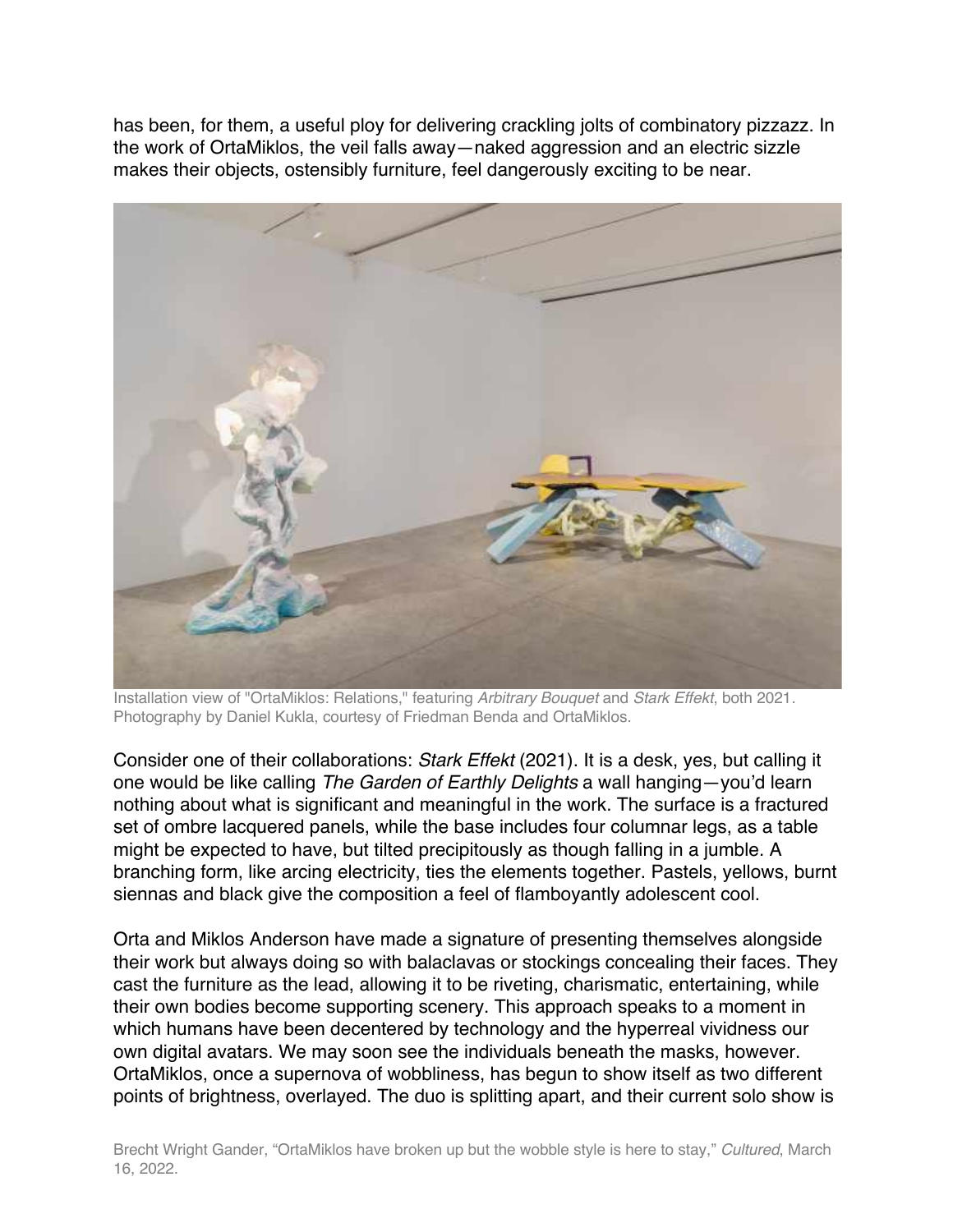in fact a three-artist show that includes both their independent works and their collaborations as a duo. One can almost feel the throb of gallerist Marc Benda's headache reading the press release, which arduously explains that this is a "unique moment" in which the gallery is presenting a duo, post-break up, both together and apart.



Victor Miklos Andersen, *Terraforming body*, 2021. Photography by Daniel Kukla, courtesy of Friedman Benda and OrtaMiklos.

*Terraforming Body* (2021) is the centerpiece of Miklos Anderson's solo portion of the show. Nominally a shelving unit, it seems to have no analogue. Mixed materials have been taken to a fantastic crescendo in the design world recently with Misha Kahn, Kostas Lambridis, Messgewand and Toomas Toomepuu all practicing a methodology that imports the cut-and-paste spirit of digital mashups into the physical plane. In this vein, Miklos Anderson combines welded sheet metal, cast aluminum, cast bronze, foam and lacquer, announcing the distinctions between parts and techniques through riotously discordant texture, color and form.

Meanwhile, *Winter Walk* (2021) by Orta is bench, table, light and environment together. Forms are roughly hewn in foam and then given a pale blue hard coating. Rich in fantasy and atmosphere, the work is not merely an object to be held in a room, but a means of visioning a world by disclosing some of its objects. This feeling for narrative